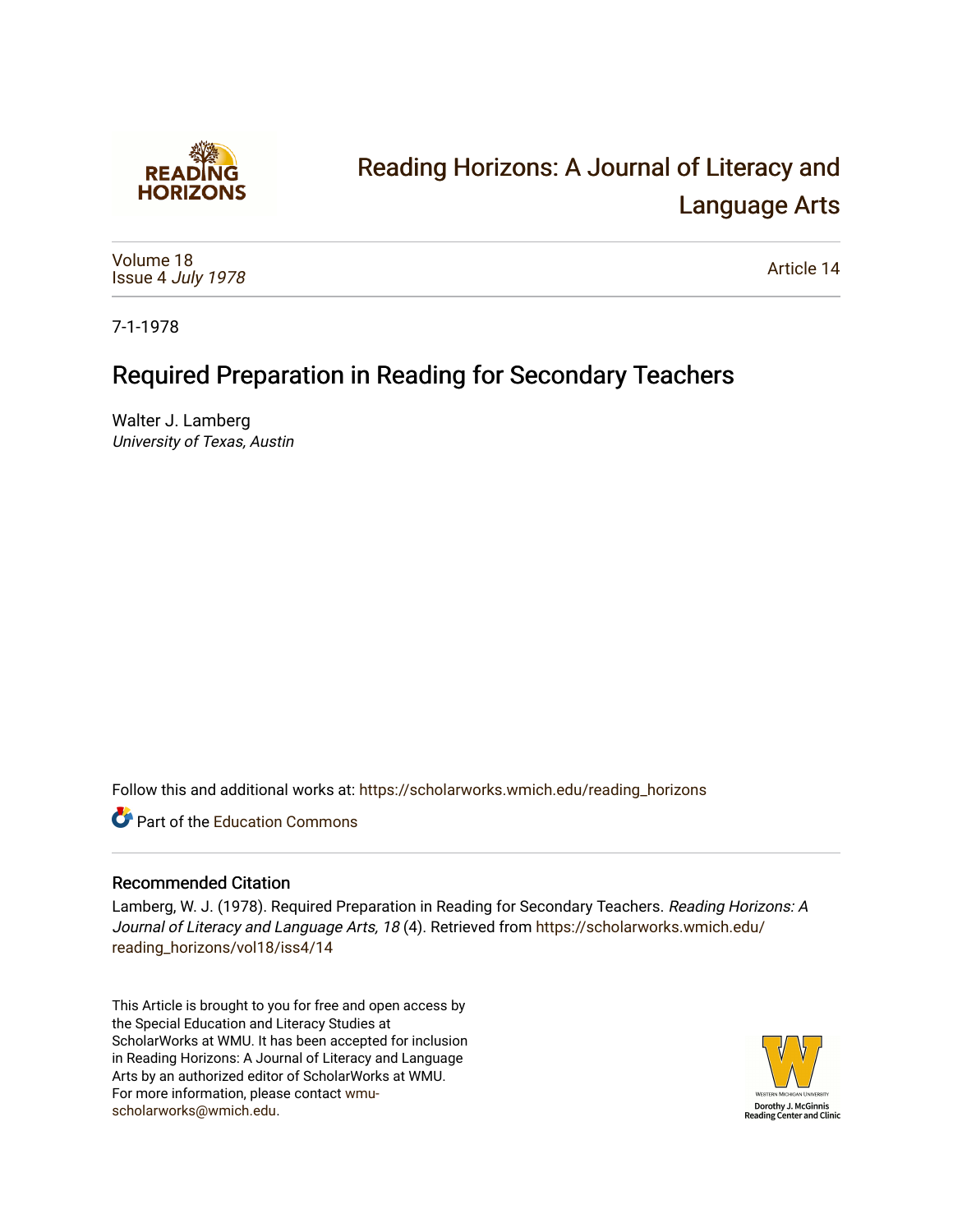## *REQUIRED PREPARATION IN* **REQUIRED PREPARATION IN**  *READING FOR SECONDARY TEACHERS* **READING FOR SECONDARY TEACHERS**

### *Walter J. Lamberg Wolter* **J.** *Lamberg*

*UNIVERSITY OF TEXAS AT AUSTIN* UNIVERSITY OF TEXAS AT AUSTIN

#### Introduction Introduction

In Fall, 1977, a survey was conducted on requirements for secondary In Fall, 1977, a survey was conducted on requirements for secondary teachers in the area of reading instruction. Information from state cer teachers in the area of reading instruction. Information from state certifying agencies show a majority of states have some requirements. The tifying agencies show a majority of states have some requirements. The results of the survey, when compared to results of two earlier surveys, show increasing interest in secondary reading. increasing interest in secondary reading.

#### The Survey The Survey

As the Undergraduate Adviser for Secondary English and Reading, I As the Undergraduate Adviser for Secondary English and Reading, was interested in the nature and extent of required preparation in in was interested in the nature and extent of required preparation in instruction in reading. Officials responsible for teacher certification in all struction in reading. Officials responsible for teacher certification in all states and the District of Columbia were sent a questionnaire. The following states and the District of Columbia were sent a questionnaire. The following information was requested: (1) whether or not there were requirements, (2) information was requested: (1) whether or not there were requirements, (2) the number of required hours of course work, (3) the "content" of required the number of required hours of course work, (3) the "content" of required courses, and (4) whether or not there was a move to establish requirements, courses, and (4) whether or not there was a to esta blish requirements, in the event no requirements were in effect. All agencies responded. Six in the event no requirements were in effect. All agencies responded. Six substituted or added statements from their offices which detailed substituted or added statements from their offices which detailed requirements; the rest returned the completed questionnaire. requirements; the rest returned the completed questionnaire.

#### Results Results

Of the 51 agencies, 30 had some kind of requirement, as reported in Of the 51 agencies, 30 had some kind of requirement, as reported in Table I. Twenty-three required 3 or more hours of course work. Three Table I. Twenty-three required 3 or more hours of course work. Three hours were the minimum required (by 15 states); 12 was the maximum. hours were the minimum required (by 15 states); 12 was the maximum. Seven agencies had an unspecified number of hours. Two agencies required Seven agencies had an unspecified number hours. Two agencies required a demonstration of knowledge or competence, but did not require course a demonstration of knowledge or competence, but did not require course work. work.

Twenty-one agencies had requirements for all secondary teachers. Five Twenty-one agencies had requirements for all secondary teachers. Five had requirements only for secondary English teachers; 3, only for Secon had requirements only for secondary English teachers; 3, only for Secondary Reading teachers. One state indicated that only some (unspecified) dary Reading teachers. One state indicated that only some (unspecified) teacher education programs had requirements. teacher education programs had requirements.

Agencies were asked to indicate which of the following areas of reading Agencies were asked to indicate which of the following areas of reading were required: (1) content-area (i.e., reading directly related to subject-were required: (1) content-area (i.e., reading directly related to subjectareas, such as English, Social Studies, Science, and Mathematics); (2) areas, such as English, Social Studies, Science, and Mathematics); (2) developmental reading (development of general areas of comprehension, developmental reading (development of general areas of comprehension, vocabulary, and flexibility; not necessarily directly related to subjects); (3) vocabulary, and flexibility; not necessarily directly related to subjects); (3) remedial (for students with reading difficulties); and (4) beginning (for remedial (for students with reading difficulties); and (4) beginning (for students unable to read). Four agencies required coursework which covered students unable to read). Four agencies required coursework which covered all four areas of reading. One state required the first three areas. Four all four areas of reading. One state required the first three areas. Four required content-area and developmental reading. Eight required only required content-area and developmental reading. Eight required only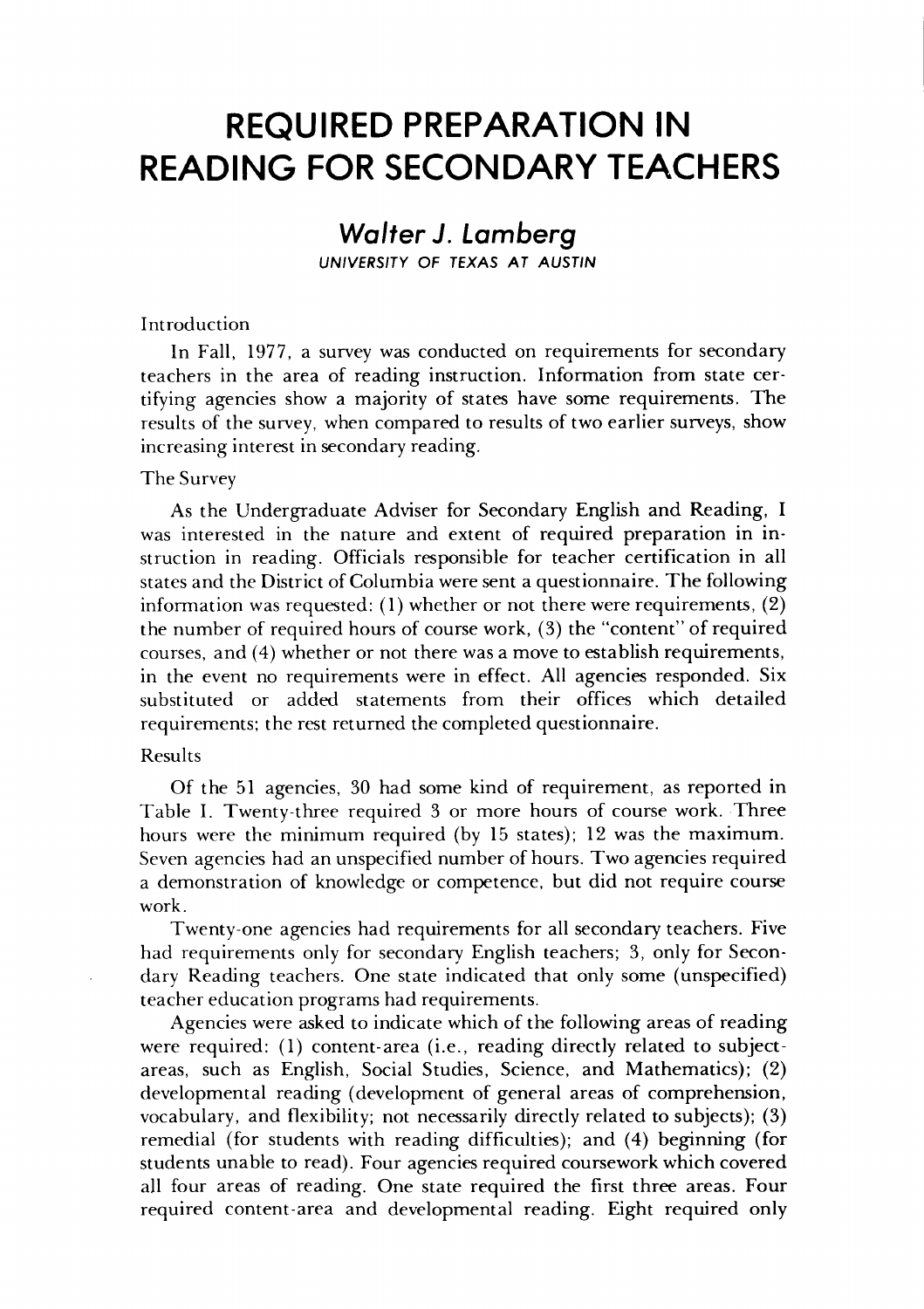## <sup>306</sup>**-rh** *306-rh*

content-area reading; one agency, only developmental. Eleven states did not indicate the area of reading. not indicate the area of reading.

Twenty-one states had no requirements. Of those, 12 indicated that Twenty-one states had no requirements. Of those, 12 indicated that there was presently a consideration of the possibility of establishing requirements.

#### Conclusions Conclusions

A study by Estes and Piercey, in 1973, found 17 percent of the states had A study by Estes and Piercey, in 1973, found 17 percent of the states had requirements in reading instruction for secondary teachers. A study by requirements in reading instruction for secondary teachers. A study by Bader, in 1975, found 35 percent. The present study found 59 percent. The Bader, in 1975, found 35 percent. The present study found 59 percent. The study by Bader found that 55 percent either had, or were considering study by Bader found that 55 percent either had, or were considering having, requirements. The present study found that 82 percent had, or having, requirements. The present study found that 82 percent had, or were considering having, requirements. were considering having, requirements.

The majority of states with requirements had them for all secondary The majority of states with requirements had them for all secondary teachers. A minority limited requirements to secondary English and teachers. A minority limited requirements to secondary English and Reading teachers. The emphasis in course work was on content-area Reading teachers. The emphasis in course work was on content-area reading. reading.

The results of three surveys show that secondary teachers are expected to be knowledgeable of reading instruction and to apply that knowledge in the be knowledgeable of reading instruction and to apply that knowledge in the context of content-area or subject-matter instruction. During the 1970's context of content-area or subject-matter instruction. During the 1970's increasingly more states have established requirements.

#### REFERENCES REFERENCES

Bader, A. "Certification Requirements in Reading: A Trend,"Journal **of** Bader, A. "Certification Requirements in Reading: A Trend, *"Journal of*  **Reading,** vol. 19, 3 (December, 1975), 237-240. *Reading)* vol. 19,3 (December, 1975),237-240.

Estes, T. H. and D. Piercey. "Secondary Reading Requirements Report on Estes, T. H. and D. Piercey. "Secondary Reading Requirements Report on the States,'Journal **ojReading,** vol. 17, 1 (October, 1973), 20-24. the States, *"Joumal of Reading)* vol. 17, 1 (October, 1973),20-24.